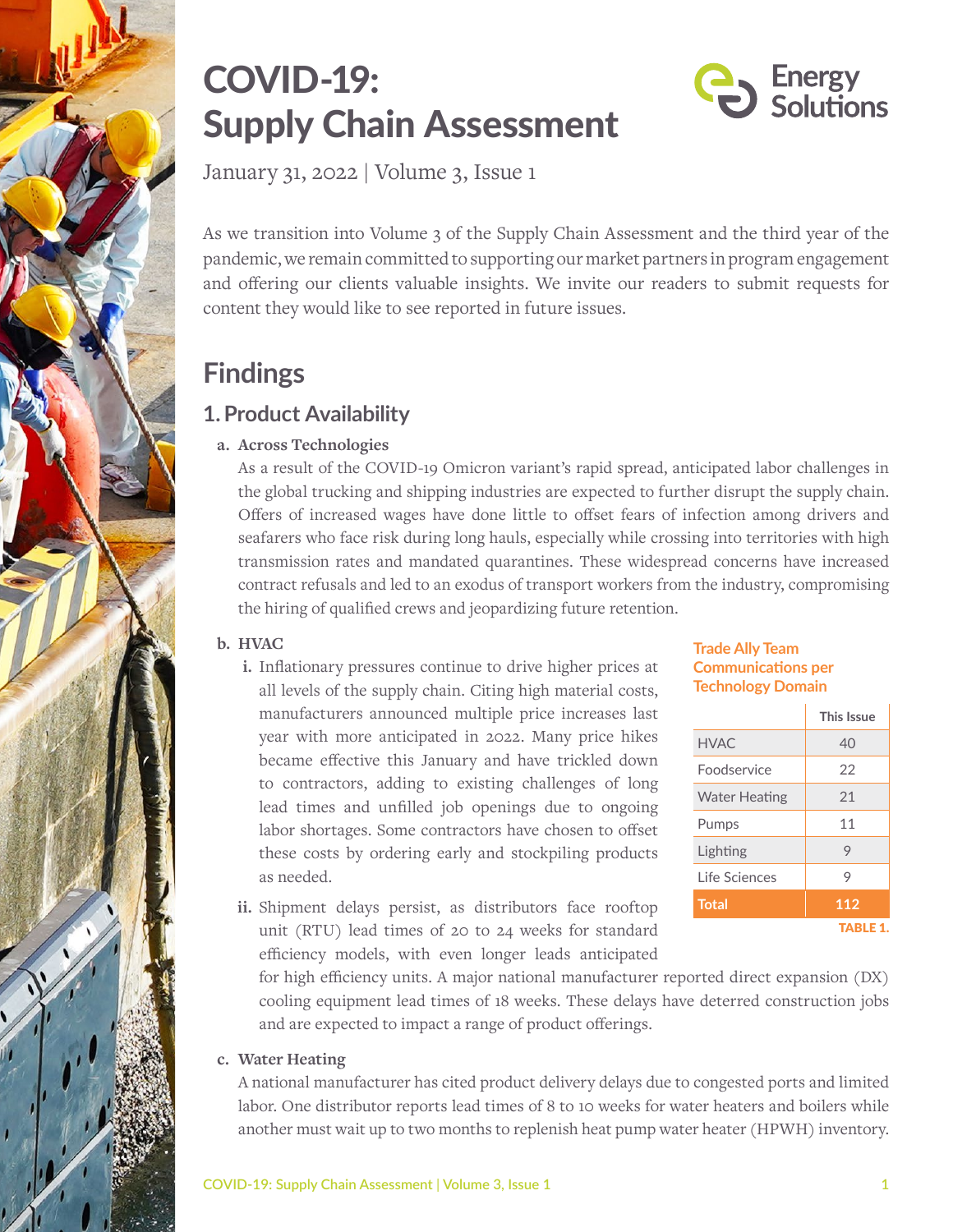#### **d. Foodservice**

According to the Manufacturers' Agents Association for the Foodservice Industry (MAFSI), supply and demand remain imbalanced as the pandemic continues to muddle pricing and availability for order fulfillment. Dealers report ovens on backorder since October and fryer lead times ranging from 6 weeks to 6 months. To offset high prices, secure inventory, and circumvent delays, dealers have been ordering in advance or sourcing product from multiple suppliers. Lead times for stainless steel have been manageable for some, though delays for basket, thermostat, and drainpipe products have been stalling production. Even for manufacturers running over 100% production, timelines have been pushed out and representatives are experiencing backlogs for hundreds of units.

#### **e. Lighting**

A major manufacturer has announced a price increase due to rising material costs. Meanwhile, distributors have reported issues sourcing fixtures and troffers due to supply shortages.

#### **f. Life Sciences**

While some lab equipment manufacturers have been able to stock ultra-low temperature freezers (ULTs), many have quoted lead times of 4 to 10 weeks due to warehouse staffing woes. Additional supply chain issues such as parts shortages have left a major manufacturer delaying the completion of large orders.

### **2.Equipment Sales**

#### **a. HVAC**

As residential HVAC market demand remains strong, manufacturers have noticed a growing trend in smart home technology over the course of the pandemic with an increased focus on indoor air quality and energy-efficient systems to support homeowner health and comfort. In response to this upward trend, major manufacturers have introduced HVAC systems that allow automated management and monitoring of heating, cooling, and air quality.

#### **b. Water Heating**

For HPWHs, manufacturers and distributors alike have reported cost increases of anywhere from 25% to even 100% in the last year. Despite this, some are seeing recent upward sales trends.

#### **c. Foodservice**

Manufacturers and dealers alike have implemented price increases with unprecedented frequency, with one dealer noting an 8% increase effective this month. To manage supply, some manufacturers are prohibiting deals on multiple same-unit purchases and waiting to price units only upon shipment. Despite price increases amid continued supply chain disruptions, MAFSI predicts industry growth of 11.3% in 2022.

#### **d. Pumps**

Northeast program changes, as reported in our last issue, have continued to raise concerns around ECM pump sales with predicted drops of 20% to 40% compounded by existing supply chain issues.